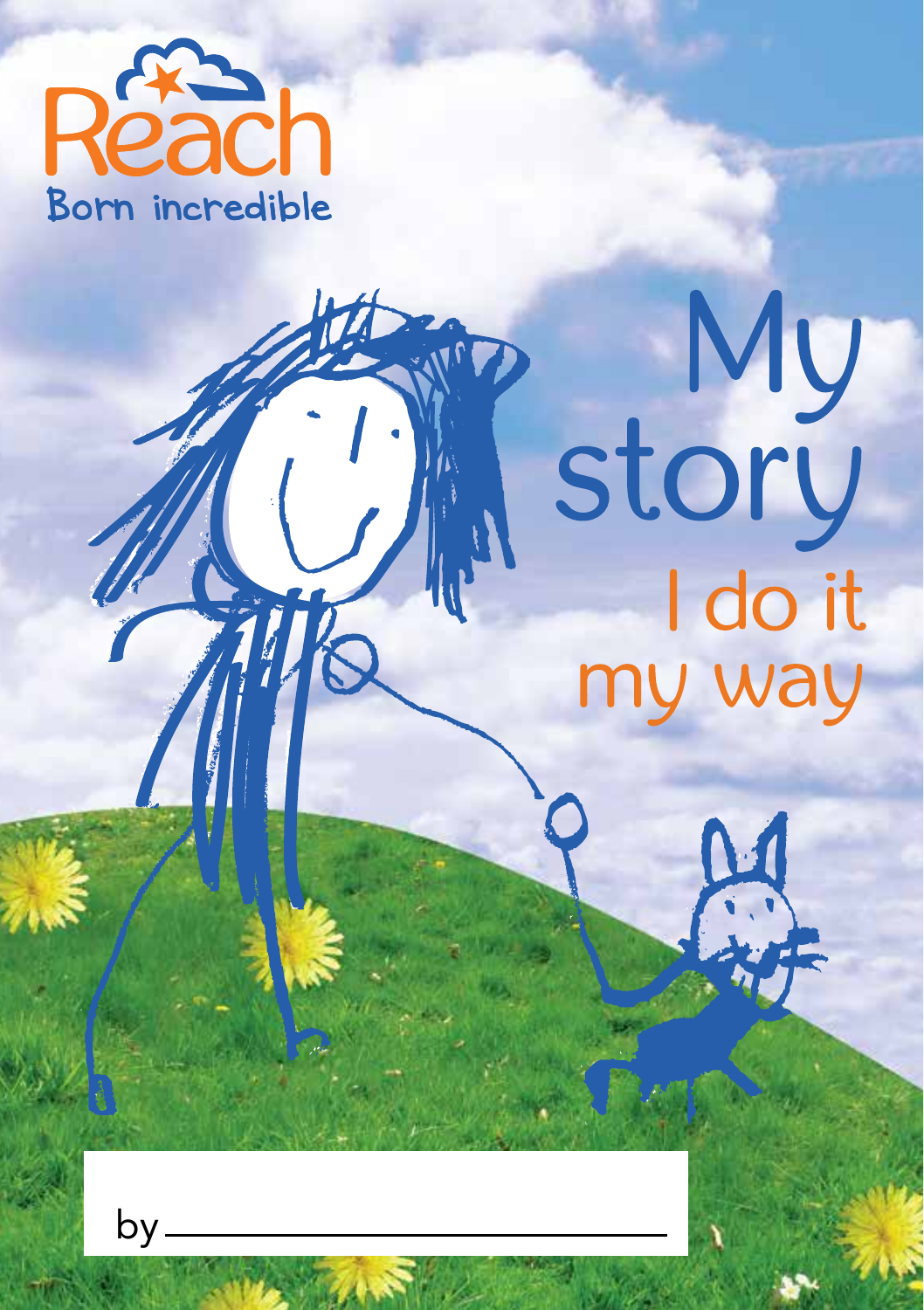#### Hi, My name is

Here is my story.

Once upon a time, a tiny baby (me!) started to grow in my mummy's tummy.

I was only as big as this at first.

By the time I was four weeks old my heart was beating.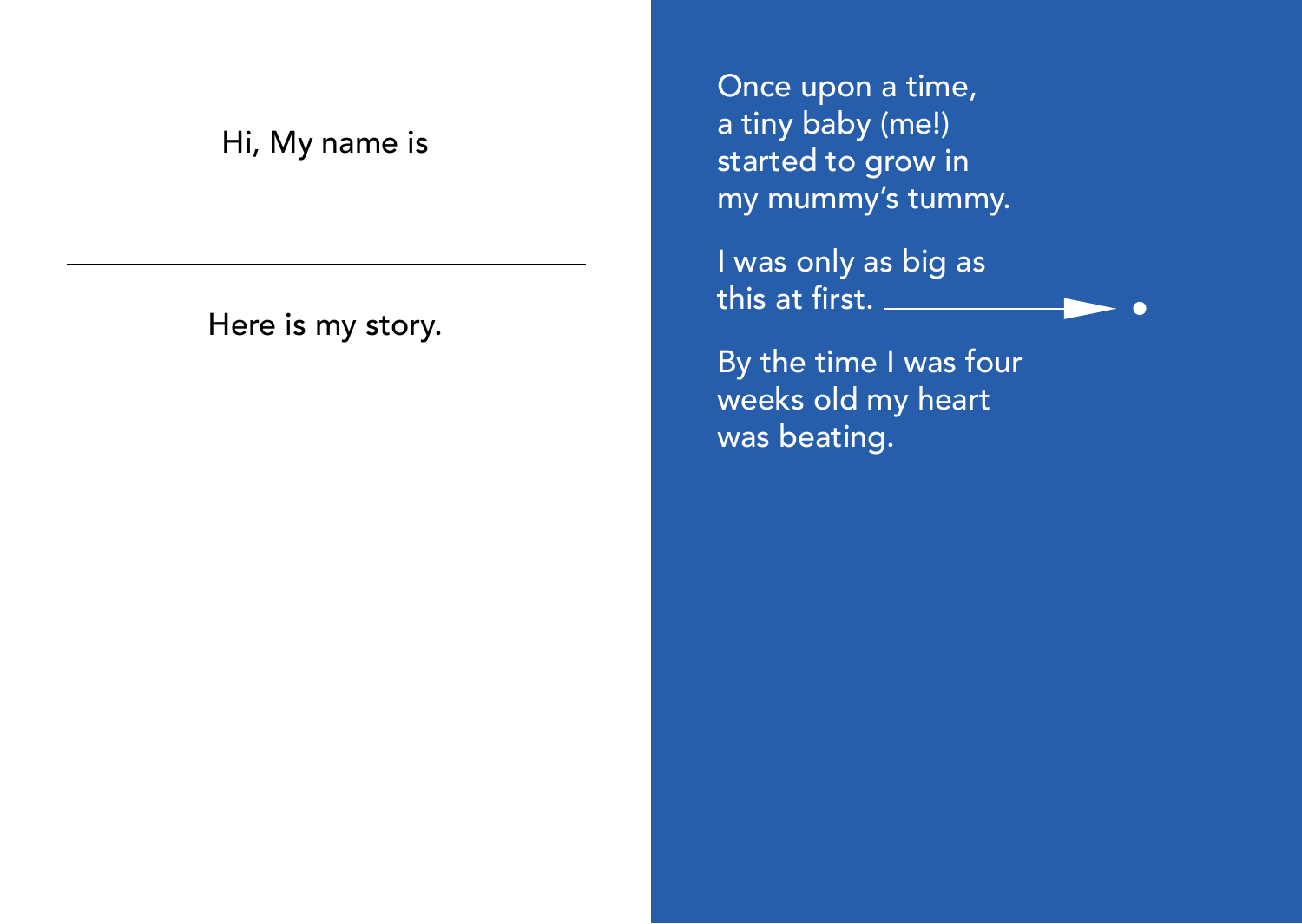I had a head and my eyes, ears and my backbone had started to grow.

I was as big as this,

but looked like this.



Look at the pictures.

Look at my eye.

Look at my ear.

You can see where my arm is just starting to grow.

My legs grew too, but a little later.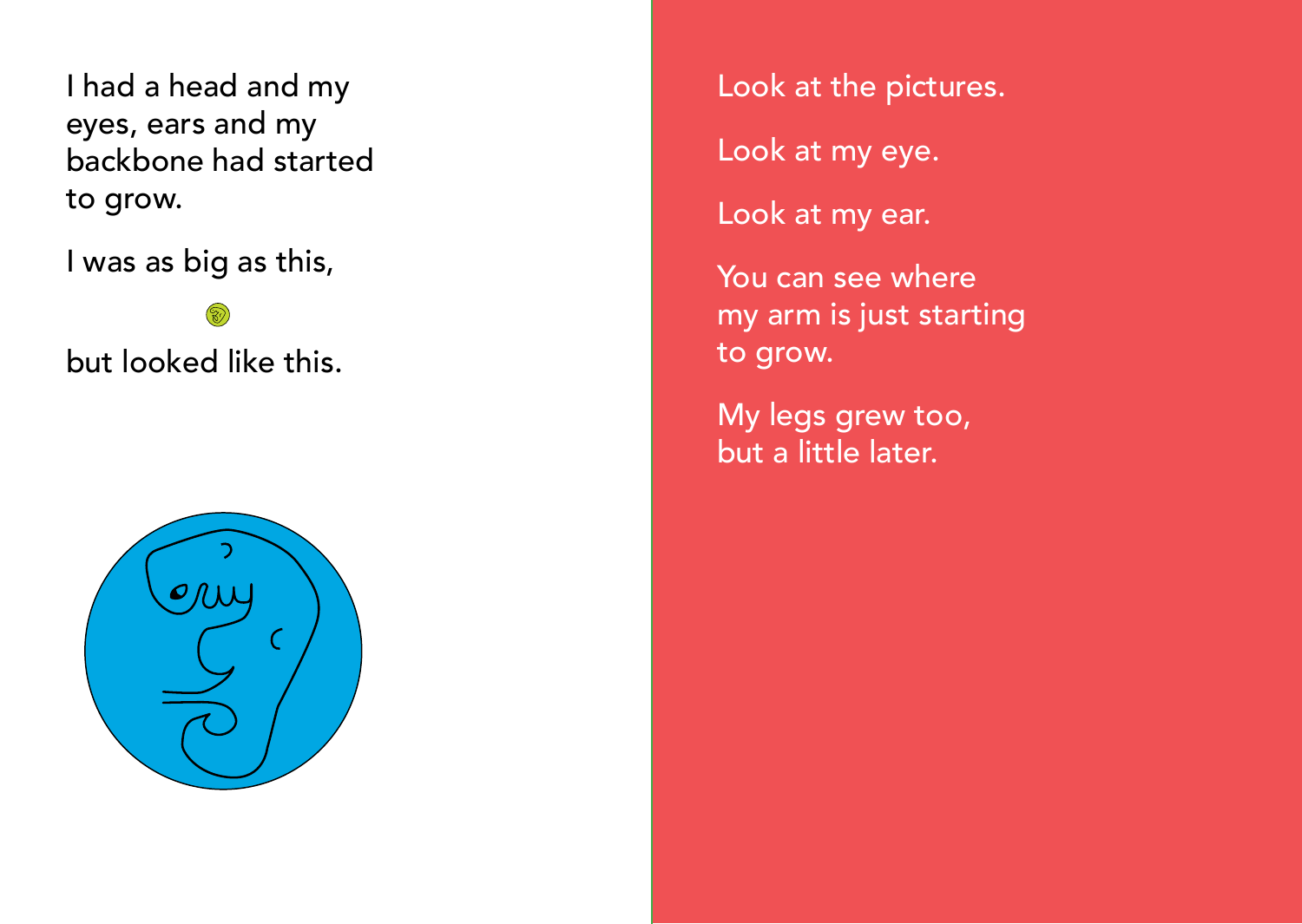

The lines show how long I was at  $4^{1}/2$  weeks







 $5<sup>1</sup>/2$  weeks



7 weeks

As I got bigger, my arms/ fingers/hands didn't finish growing, as they should do, no one really knows why.

The rest of my body kept on growing until I was big enough to be born after about 40 weeks in my mummy's tummy.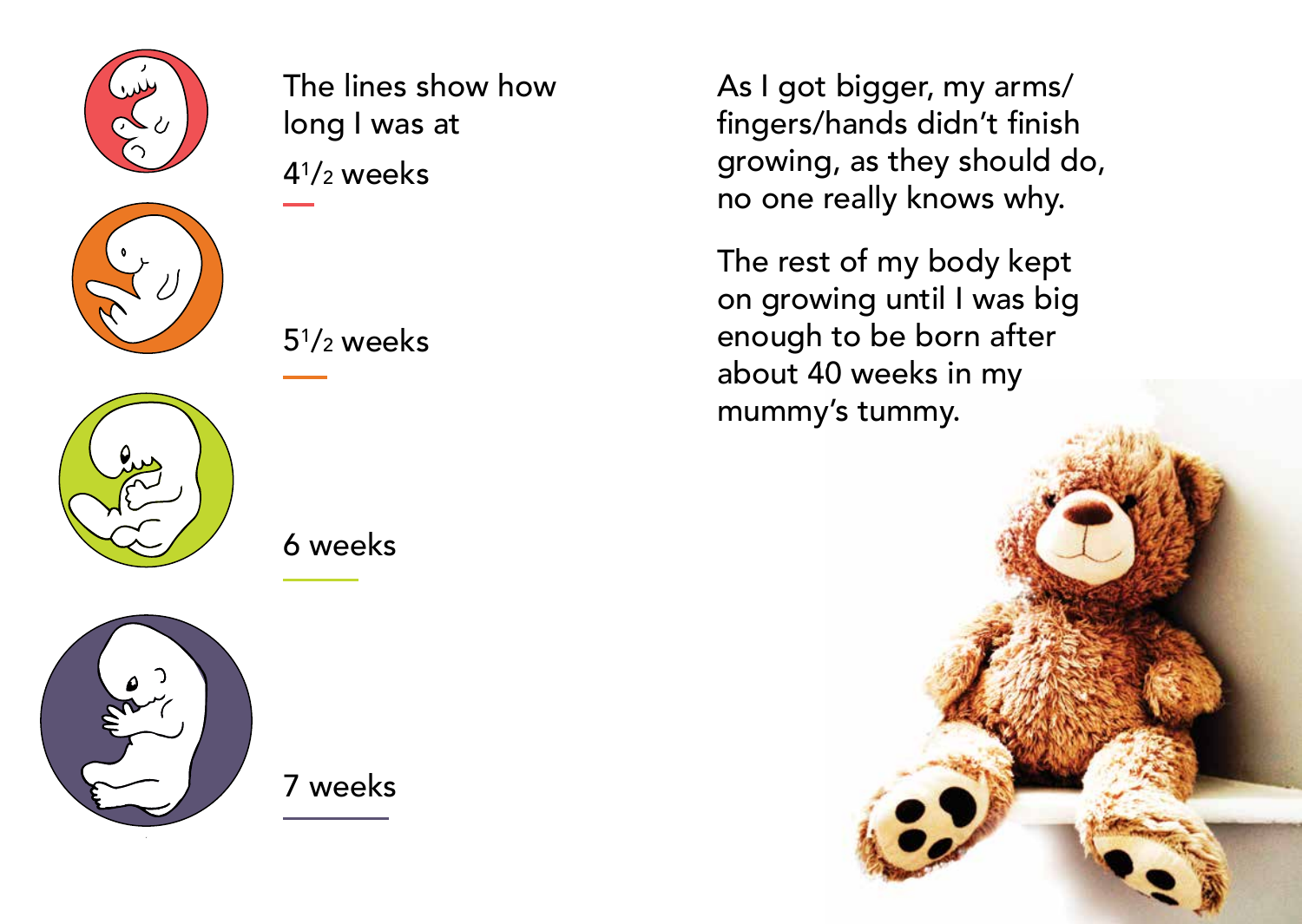#### I was born on

#### and my family called me

#### Here is a photo of me.



I am just the same as you, but I look a little different!

I play the same games as you and do the same things, but I do them my way.

There are other children like me who have different hands or arms and they can all do things their way.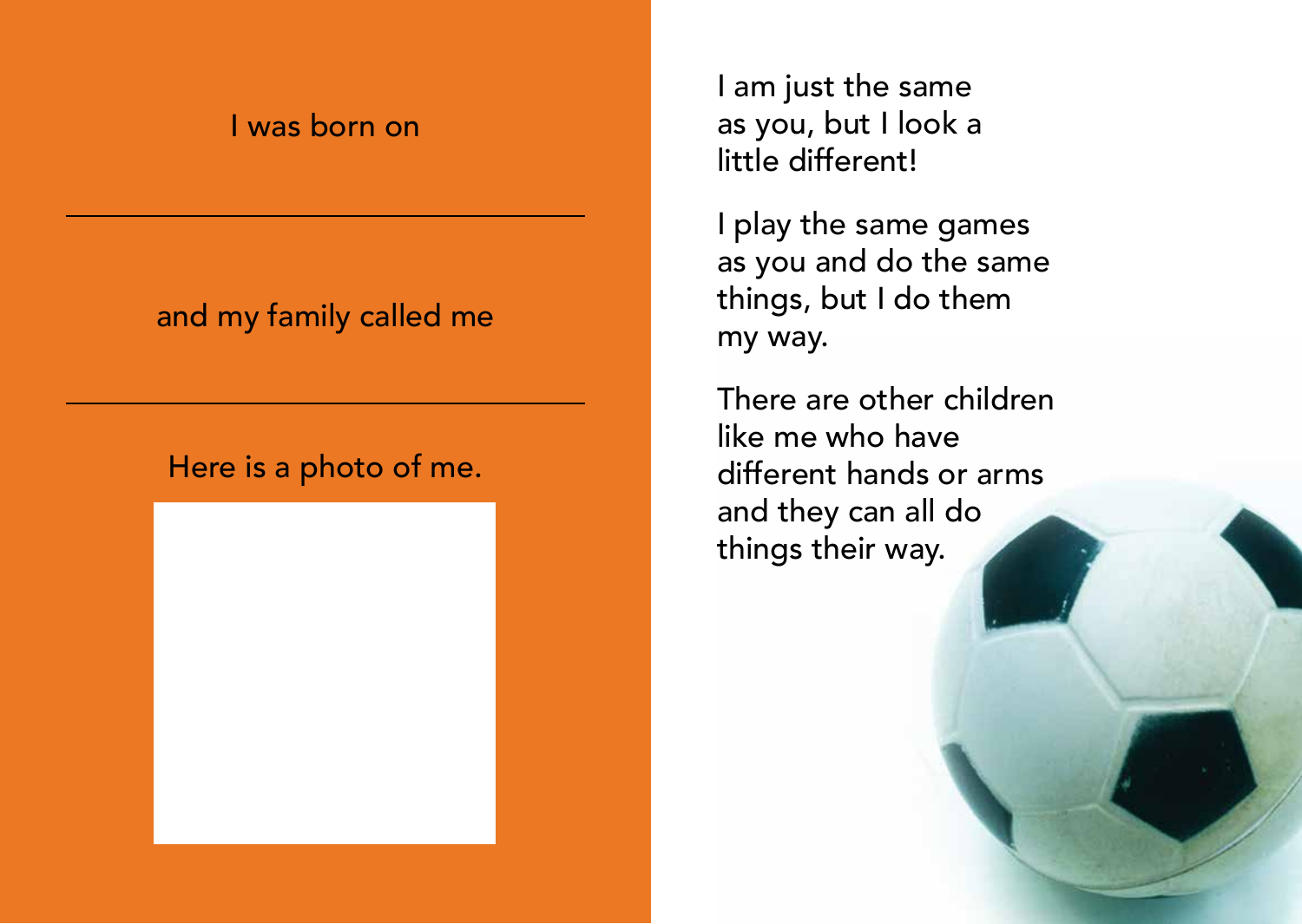When you catch a ball you use both hands, but we can all catch a ball too by using... one hand and an arm or using both arms or using one hand and a special hand or by using both feet. There are lots of other clever ways.

What can you do with your feet? Some children even write and draw with their feet. Can you?

A special hand can be made in a hospital called a limb centre. A special hand helps you to hold things just like your hands do.

Special hands can do many things. They can help to hold a fork, a pen or help to grip things, like my bike.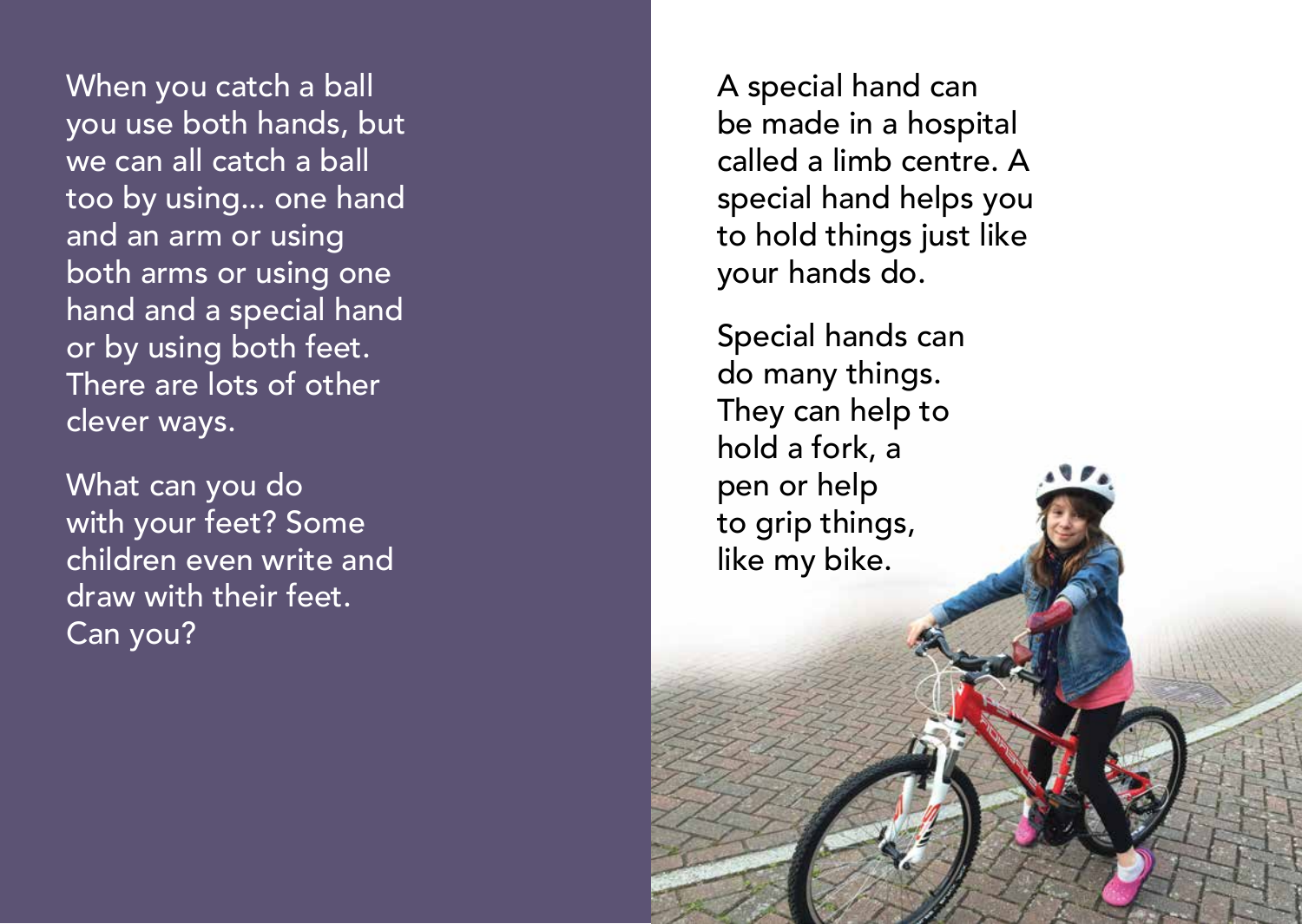Not everyone needs a special hand as they can do things just as well with what ever limbs they have.

Sometimes, instead of a special hand the doctor does an operation to help. There are lots of different operations.



When I meet new children they sometimes want to see how I do things for myself. It may be the first time they have seen someone like me and they are curious.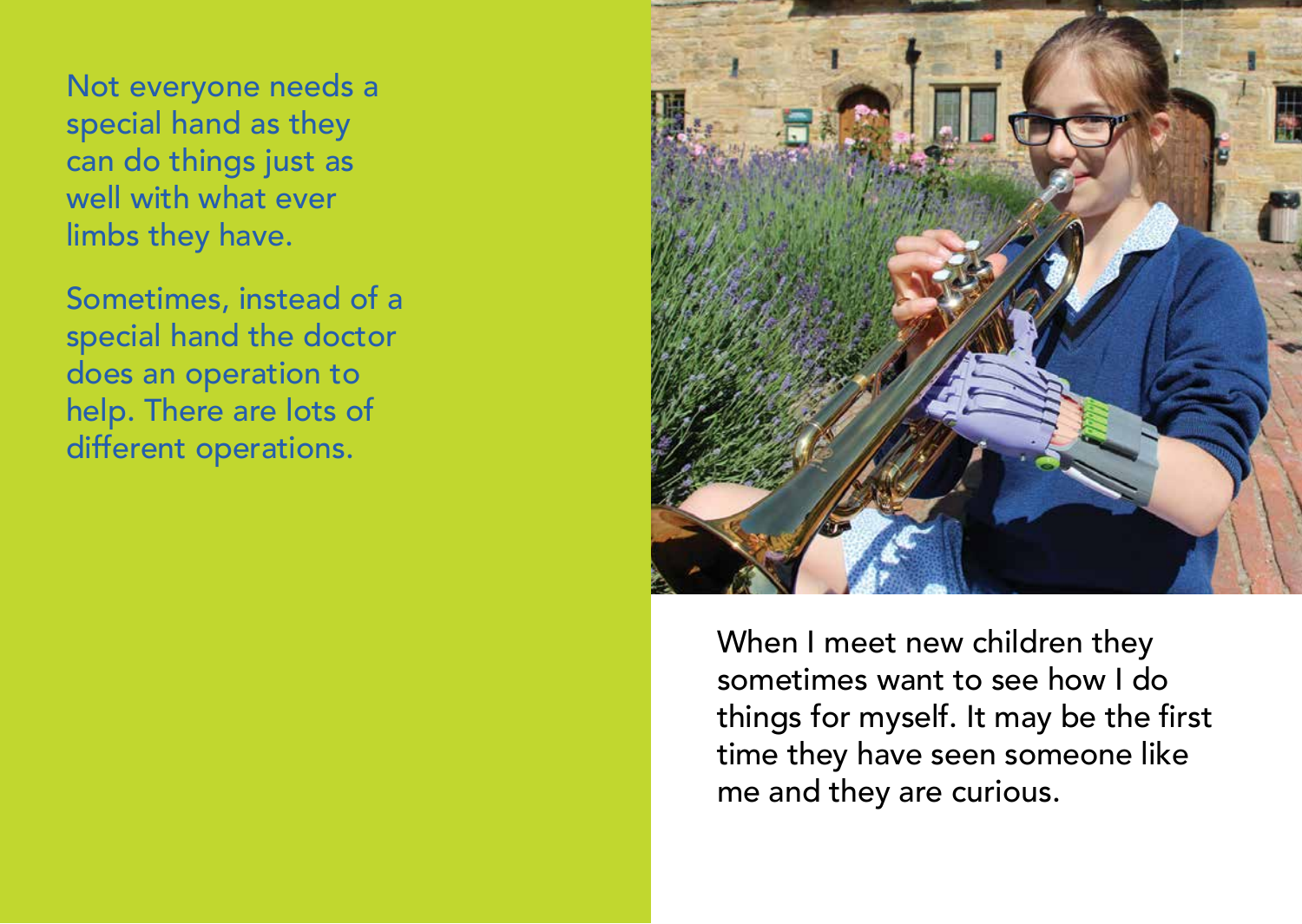All my friends know that I am just the same as them. I look a little different, but some children have glasses, some are tall, some are short, some have red hair others are blonde, so they are all different too!

But we are all friends.

### This is a drawing of me.

#### The end.